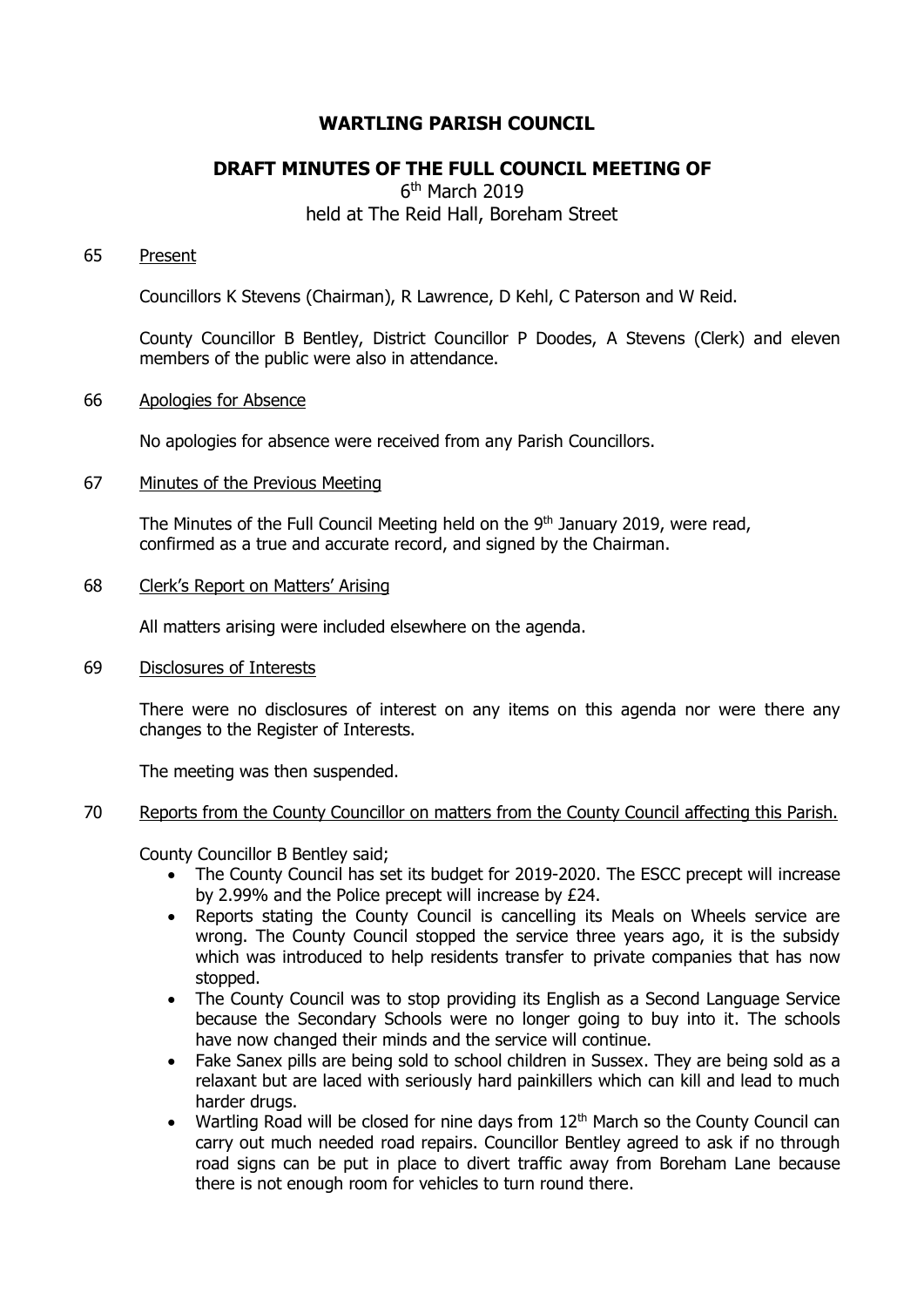Pevensey Library which is currently stocked being used as a store for Bookends (the Library Shop), is set to re-open in the Spring.

# 71 Report from the District Councillor on matters from the County Council affecting this Parish.

District Councillor Doodes said;

- Biffa will take over the new Waste Contract from 1st July. The new contractors will use staff who know the roads well so they avoid the problems experienced by Keir. The new contact will cost more, because Eastbourne is no longer involved, so residents are being asked to pay an additional  $£50$  a year if they want their garden waste removed. They will need to register but can opt in at any time during the year.
- The new crematorium at Horam is set to open at the end of March. The crematorium has been built to provide Wealden with another revenue source. Wealden has bought Vicarage Field in Hailsham for the same reason.
- The amount of fly tipping has increased at Horsewalk in Hooe. The Environment Agency needs lifting equipment to take away the rubbish in the river but hopes to be able to get the equipment soon and then it will be able to remove it.
- Speeding vehicles and vehicles damaging verges continue to be issues in rural areas. Both issues have been taken up with the MP.
- The District Council Elections are being held on 2<sup>nd</sup> May 2019. The number of District Councillors has reduced from 55 to 45. Herstmonceux, Pevensey, Westham and Wartling will form one ward which will be served by two District Councillors.
- Wealden District Council is to stop accepting cheques as a form of payment from the end of March.

# 72 Ouestions from Members of the Public

Residents asked;

- if anything can be done about speeding in Boreham Street because it is taking residents at least five minutes to get out of the driveways. The Parish Council understands that a monitoring device is to be fitted shortly which will record traffic speeds. Enforcement continues to remain a problem though.
- If there is an update following a recent collision in Boreham Street. The driver of one of the vehicles (a high sided HGV) stated that one of the contributing factors was the overhanging trees. The Clerk said she will ask Highways for an update.

The meeting was then re-opened.

# 73 Reports

- a) Planning The Wealden Local Plan has been submitted to the Planning Inspector. Wealden is now waiting for her to set a date for the Hearing.
- b) Environment North

There was nothing new to report on this occasion.

c) Footpaths

The Parish Council asked Rights of Way to investigate the footpath at Rockland Place. Rights of Way can find no instances where the fence actually encroaches on or obstructs the official line of path, so they feel there are no issues from that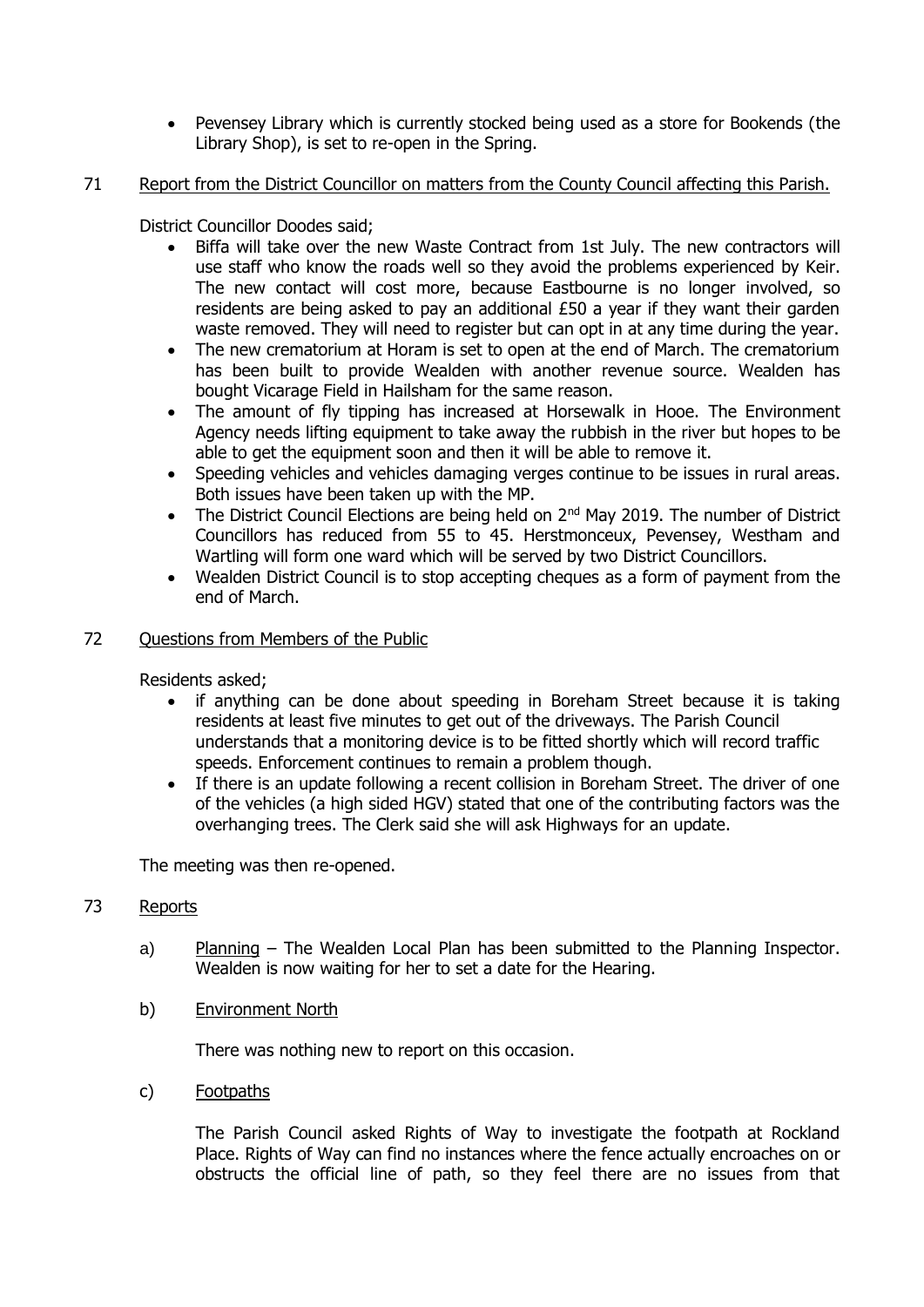perspective. They feel the new timber kissing gates located on the path in the northwest corner and at the eastern end of the field appear to make access along the path itself a lot easier than was perhaps previously the case.

They have also had a look at the number of the previously open points of access into the woods coming off the 1066 route which have now been blocked off by the new fence but because none of them are recorded Rights of Way, they do not fall under their jurisdiction.

## d) Environment South

There was nothing new to report on this occasion.

## e) Highways

Councillor Stevens said the verges at Boreham Lane are still a mess because it was not designed to take the volume of traffic it now does but, unfortunately, it is the same in lanes all over the County and the County Council is not repairing them. He also said that when the ditches were cleared it created another problem because the mud was piled at the side of the ditches and walkers cannot get off the road quickly.

# f) Police

There have previously been reports of a suspicious blue van in the area but it is now thought the van has moved on.

Two more cars have come off the Wartling Road.

### g) Communication

Messages continue to be sent out via Wartling Web Master of which the Wartling Road closure notice was one example.

Most houses in the Parish now receive broadband speed of at least 2MB which ESCC considers to be acceptable.

### h) Speedwatch

The Parish Council carried out three Speedwatch Sessions in January, 9 offenders were caught as a result.

i) Trees

There was nothing new to report on this occasion.

### 74 Reports from outside meetings and courses attended

Councillor Stevens attended two meetings with Sussex Police. A new radar device was fitted in a green traffic light at a junction in the County and 3000 drivers were recorded driving over the lights in excess of 30mph.